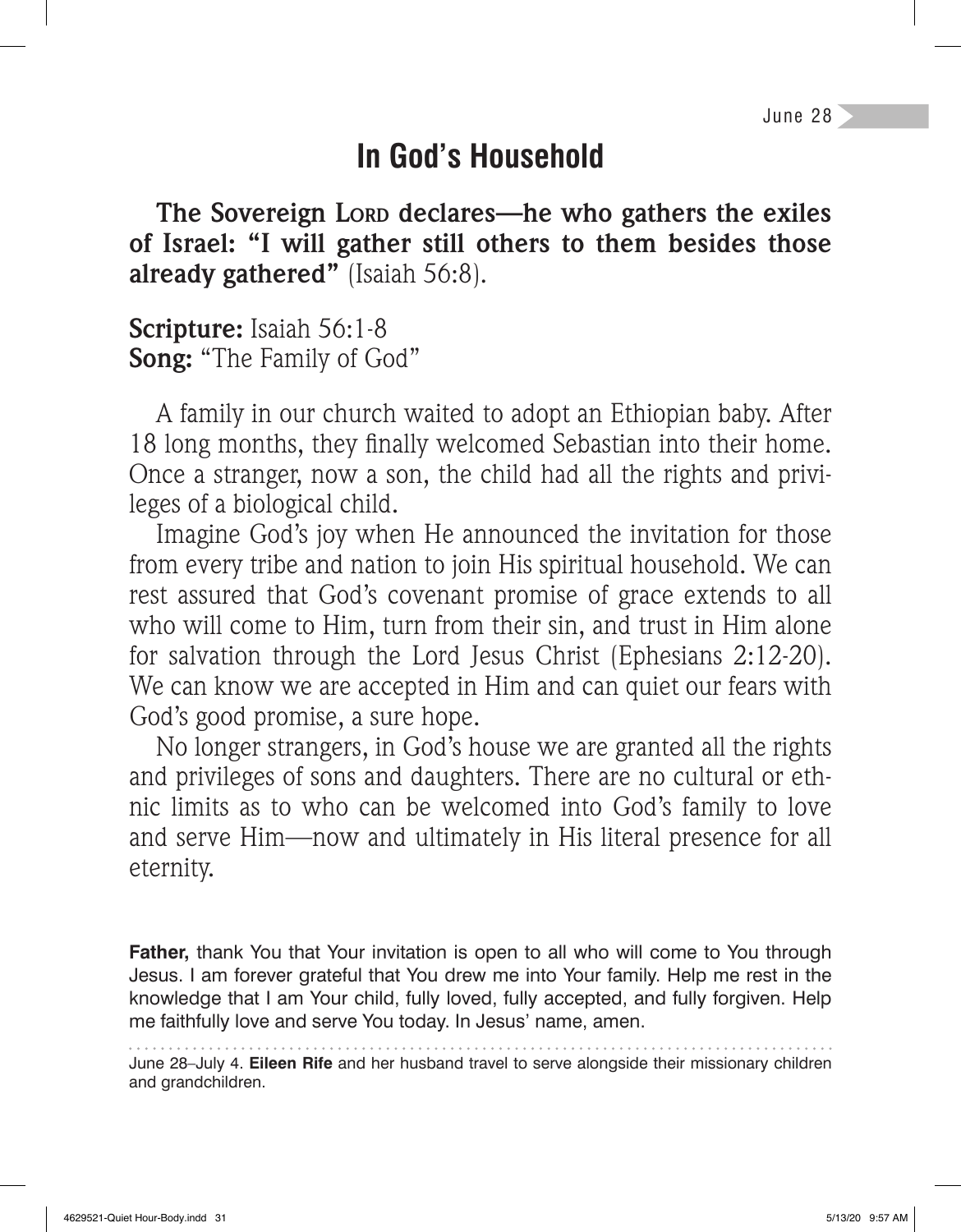## **Life That Never Grows Old**

**"Praise be to the LORD who this day has not left you [Naomi] without a guardian-redeemer. . . . He will renew your life and sustain you in your old age"** (Ruth 4:14-15).

**Scripture:** Ruth 4:3-6, 13-15 **Song:** "Love Found a Way"

The nursing home resident stared out the window. A sparkle appeared when she talked about her new grandson. A moment of comfort and hope broke through the bitter bite of old age.

Naomi, too, felt this bitter bite. Bereft of husband and sons while in Moab, she'd returned to Judah a broken and withered woman. Where was the hope of a child who would carry on the family line? But God, in His faithfulness, provided a guardian-redeemer in Boaz, her Jewish relative willing to marry her Gentile daughter-in-law, Ruth. And their baby son, Obed, brought new life into Naomi's  $S<sub>011</sub>$ .

Then Obed grandfathered David in the ancestral line leading to the Messiah, Jesus Christ our Savior, who restores life for us and sustains us even through our graying years and on into glory, if we choose to trust Him. Jesus took the bitter bite of sin and death and then rose again to breathe new life into our shriveled souls. Although we dwell in earthly bodies that will someday die, in Christ we can enjoy everlasting life that will never grow old.

**Father,** thank You for sending Jesus, my Redeemer, the one who took my sin and sorrow upon himself so that I could enjoy new life in Him. In Jesus' name, amen.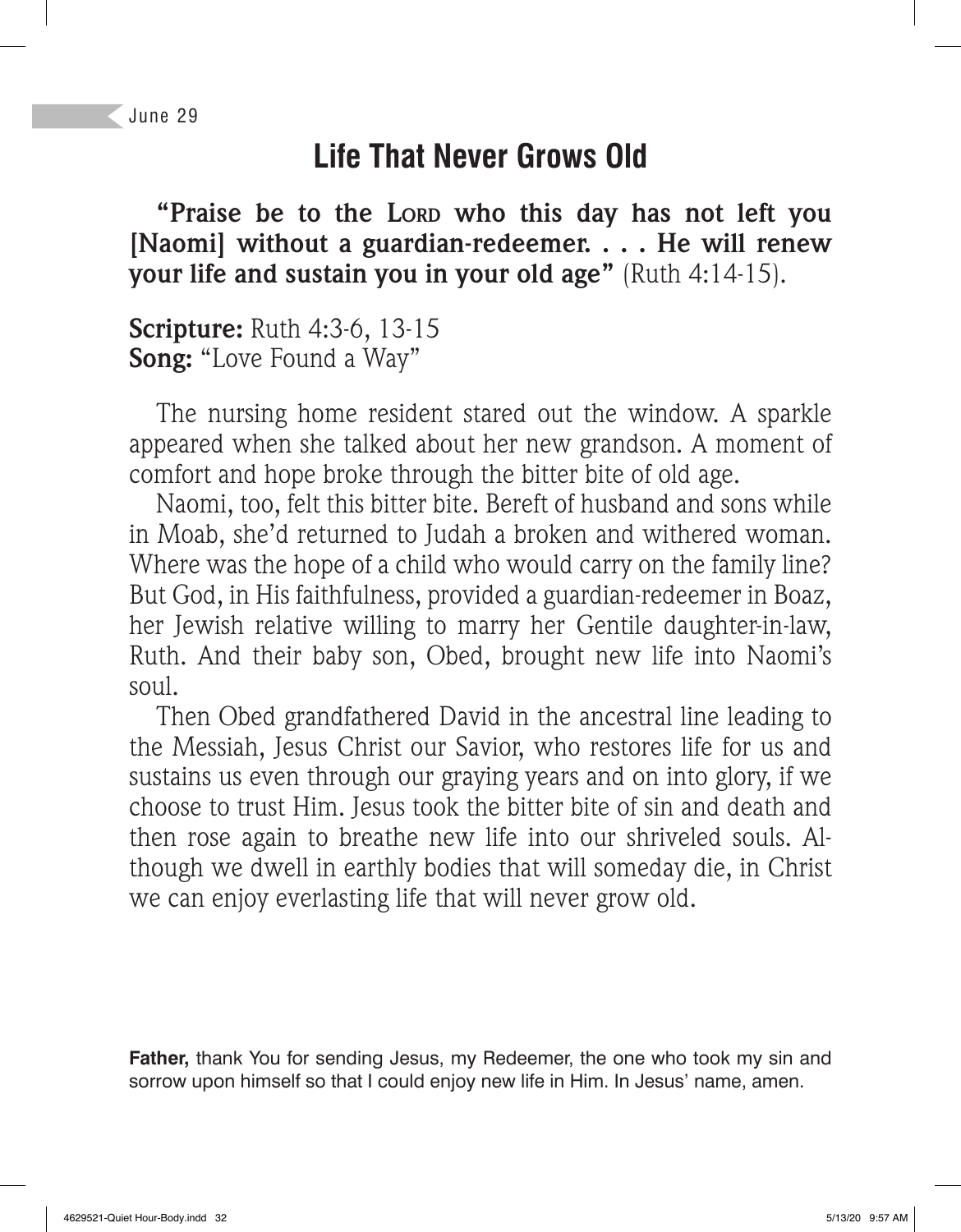# **Beyond Skin Deep**

**"The priest is to examine the sore on the skin, and if . . .**  the sore appears to be more than skin deep, it is a defiling **skin disease. When the priest examines that person, he shall pronounce them ceremonially unclean"** (Leviticus 13:3).

**Scripture:** Leviticus 13:1-8 **Song:** "Cleanse Me"

For years, Dr. Paul Brand, a Christian orthopedic surgeon, served leprosy sufferers in India by correcting their deformed hands and feet with reconstructive surgery. When other doctors refused, he willingly exposed himself to the infectious disease in order to treat his patients.

In a similar way, the Old Testament priest exposed himself to an infectious disease in order to meet God's righteous requirement for the person's cleansing. The priest alone could pronounce him clean according to the specified treatment. Here God provides an illustration of the deep severity of sin's effects that only a mediator can resolve, for only a clean person can approach a holy God.

Christ, our high priest, not only exposed himself to our sin, but He also carried our sin in His own body on the cross so that we could be healed (Hebrews 9:15; 1 Peter 2:24). Only Christ could meet God's holy requirement for our soul's cleansing and present us completely pure before God.

**Father,** thank You that Jesus Christ, my high priest, stepped in and provided cleansing from my sin. I am forever grateful that because of Christ I have received healing in my soul and stand completely pure in Your eyes. Please help me live out this purity in my thoughts, attitudes, and actions today so that I may glorify You. In Jesus' name, amen.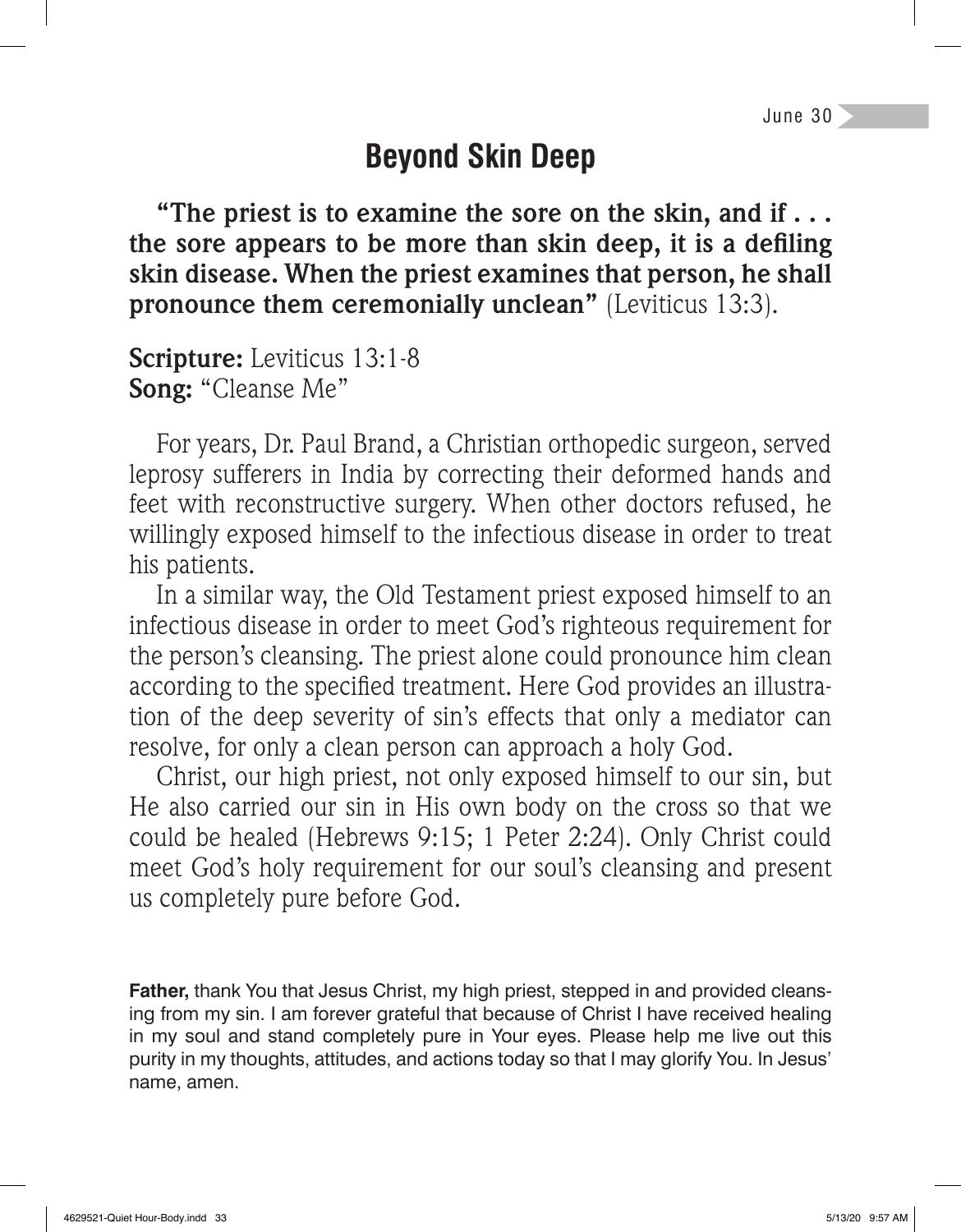#### **Share God's Riches**

**[The men with leprosy] said to each other, ". . . This is a day of good news and we are keeping it to ourselves"**  (2 Kings 7:9).

**Scripture:** 2 Kings 7:3-11 **Song:** "Go and Tell Them"

In 1855, Alonzo Delano had already made plans to sell personal property to help his bank customers during a financial crisis. Then a fire destroyed 300 buildings in the town. Alonzo didn't hoard his resources but instead walked through the ravaged area declaring that the bank was open and ready to help.

The four leprosy sufferers in today's Scripture who trudged into an empty enemy camp and found a wealth of gold, silver, clothes, and food. They didn't realize the Lord had worked on their behalf, but they did repent of hiding the spoils and chose to share the good news with the king's court so that others could benefit too.

In Christ, God has lavished on us the riches of His grace, providing every spiritual blessing—forgiveness, adoption as children of God, and the Holy Spirit living within us. Our riches, our conquering weapons in enemy territory, are spiritual. These have the sure promise of a heavenly home where the spoils overflow, the victory is complete, and the true treasure is Christ himself. This is indeed good news to share!

**Father,** thank You that in Christ You have poured out Your grace on me. You've forgiven all my sin, adopted me into Your forever family, and sealed me with the Holy Spirit—my power for living and Your promise of a future with You in Heaven. Share Your goodness through me today. In Jesus' name, amen.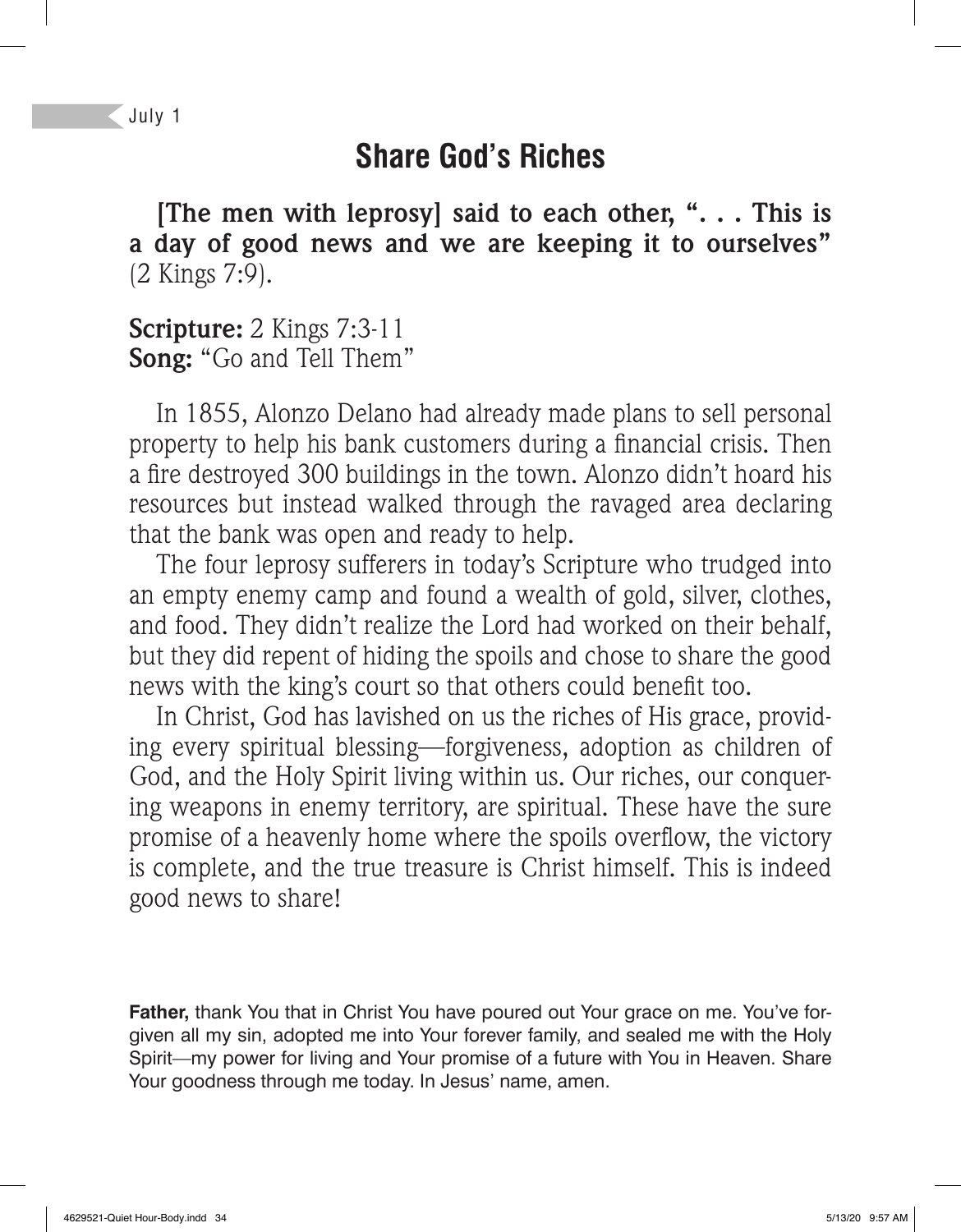### **Come and See**

**[The Samaritans] said to the woman, "We no longer believe just because of what you said; now we have heard for ourselves, and we know that this man really is the Savior of the world"** (John 4:42).

**Scripture:** John 4:39-42 **Song:** "Come to the Savior"

When friends handed my husband and me a travel brochure about Maui, we wondered if the promise of paradise the pictures portrayed could be legit. Others told us about the Hawaiian island, but we had to go and experience the beauty and wonder for ourselves to know the reality of the lush greens, vibrant colors, and balmy breezes.

After her compelling encounter with Jesus, in her newfound joy and wonder, the Samaritan woman ran to tell her fellow Samaritans about the Messiah. However, they didn't experience Him for themselves until they actually met Him, soaked in His words, and believed in Him.

How wonderful when others tell us about Jesus! But He doesn't become our own until we experience Him in a personal encounter and receive Him as our Savior. Then we understand firsthand that He really is who others have told us He is. Our sins are forgiven, we enjoy the promise of everlasting life with Him, and we long to share Him with others.

**Father,** thank You for the people in my life who have told me about Jesus. Thank You for prompting me to search out His truth claims for myself and come to know that He is not only the Savior of the world, but my Savior. Today help me share with someone what Jesus has done for me. In Jesus' name, amen.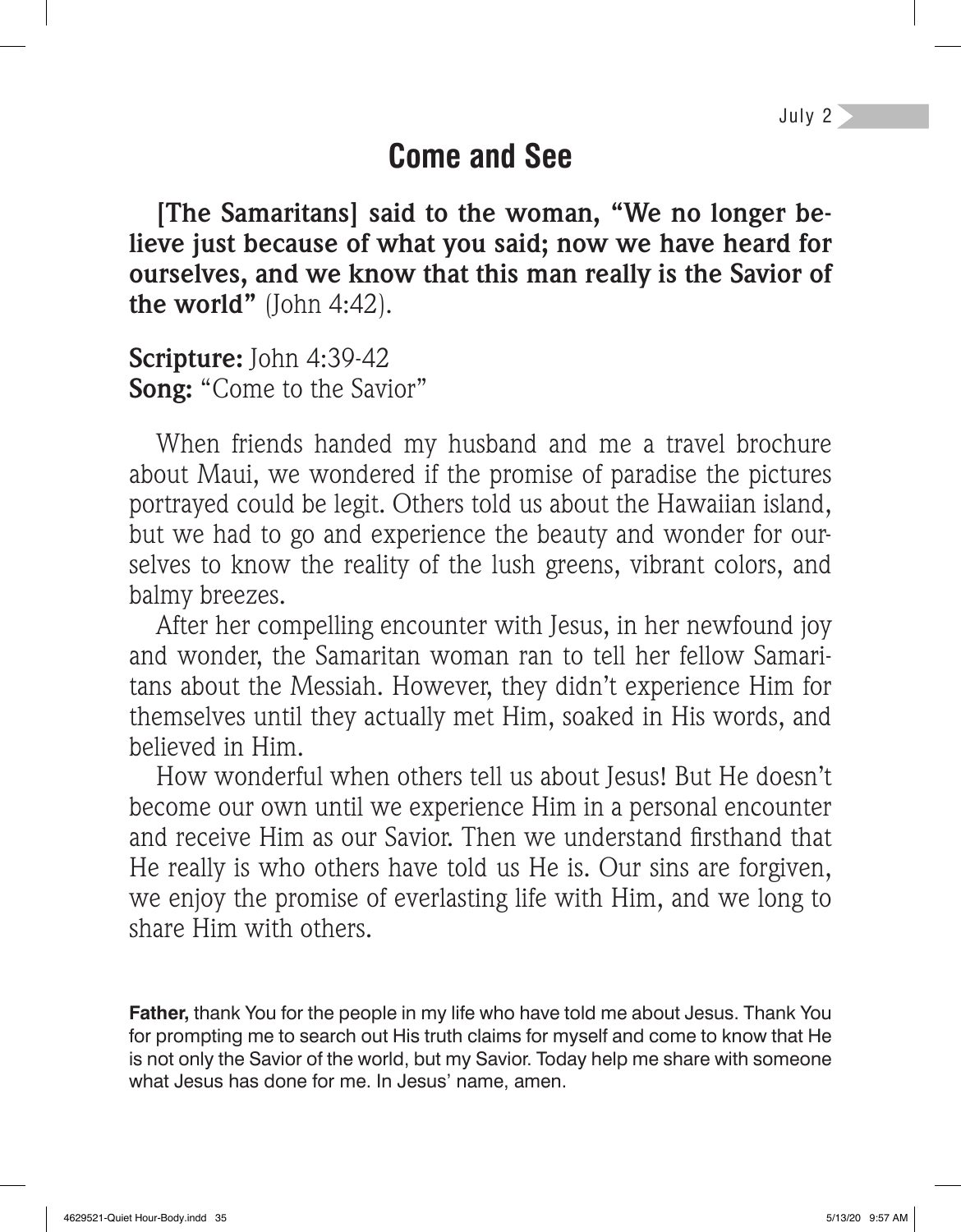## **Faith for Forgiving**

**"If you have faith as small as a mustard seed, you can say to this mulberry tree, 'Be uprooted and planted in the sea,'**  and it will obey you" (Luke 17:6).

**Scripture:** Luke 17:1-10 **Song:** "Faith Is the Victory"

A real-estate owner tried to collect back rent from previous renters who had said they would pay but had never followed through. At last, the investor wrote a letter releasing them by forgiving the debt, trusting God for his finances.

Forgiveness is a fundamental practice of the believer, which requires faith in God. We represent Christ when we forgive and trust God to take care of us. With Christ's strength, we uproot that anger and bitterness before it grows deep within. We do not seek revenge.

We can act on even the smallest measure of faith, believing that since God in Christ has forgiven us, we can be like Him and forgive those who do wrong to us. We can trust that God keeps good records and will deal with unrighteousness in His time and in His way. We don't have to, nor should we. Choosing to forgive is our reasonable service toward God and others, given the price Christ paid to forgive our sins.

**Father,** You say that even with a small measure of faith, I can choose to forgive as You, through Jesus, have forgiven me. Even though I feel angry over what happened, I forgive (an offender) and commit the people involved into Your safekeeping, entrusting my life and my feelings to You. In my choice to obey, I choose to forgive. In Jesus' name, amen.